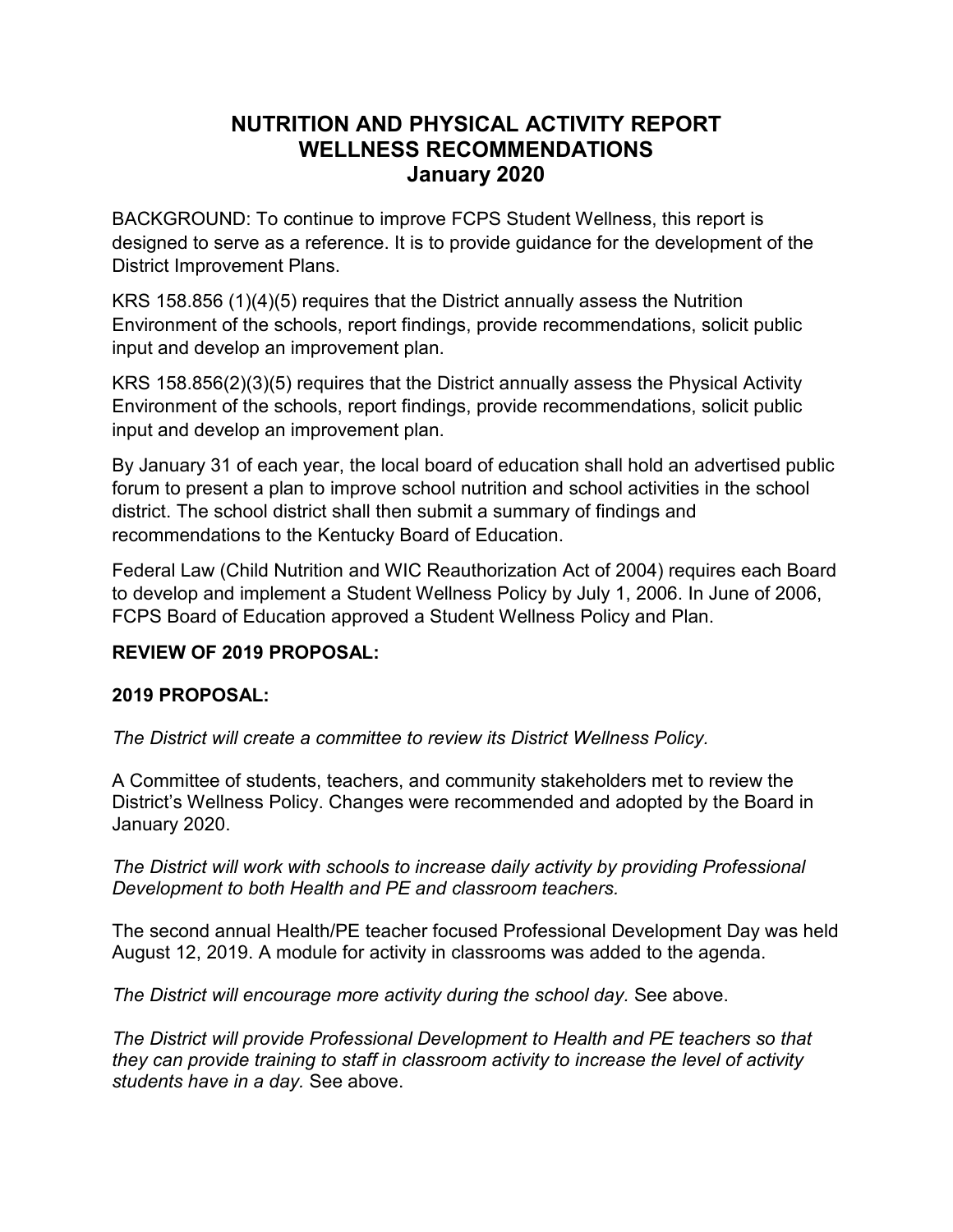*The District will attempt to have three schools reach Bronze level in the Alliance for a Healthier Generation assessment in 2019-20.*

Although this goal was not met, the District was able to get all schools to enter data in the Alliance assessment. A first for the District.

*The District will provide Professional Development for PE/Health Teachers in using the Alliance for a Healthier Generation tool. The goal being to get at least three schools to Bronze or higher in 2019-20.* A module for using the Alliance for a Healthier Generation tool was conducted at the Health/PE teacher Professional Development Day. Although the goal of Bronze was not attained by three schools, this module did result in all schools completing their assessment by the deadline.

#### **2020 PROPOSAL:**

*Juul and Vaping have been identified as a concerning trend in middle and high schools. Use of the Planet Youth Model: Addiction Prevention was presented at the Public Forum. FCPS Staff and the Board will explore use of this model for students.*

*FCPS will work to insure that all schools have a functioning Wellness Committee, as a subcommittee of their SBDM.*

*Work will be done to improve staff wellness. Studies show that teacher absences have a greater impact on students than individual student absences.*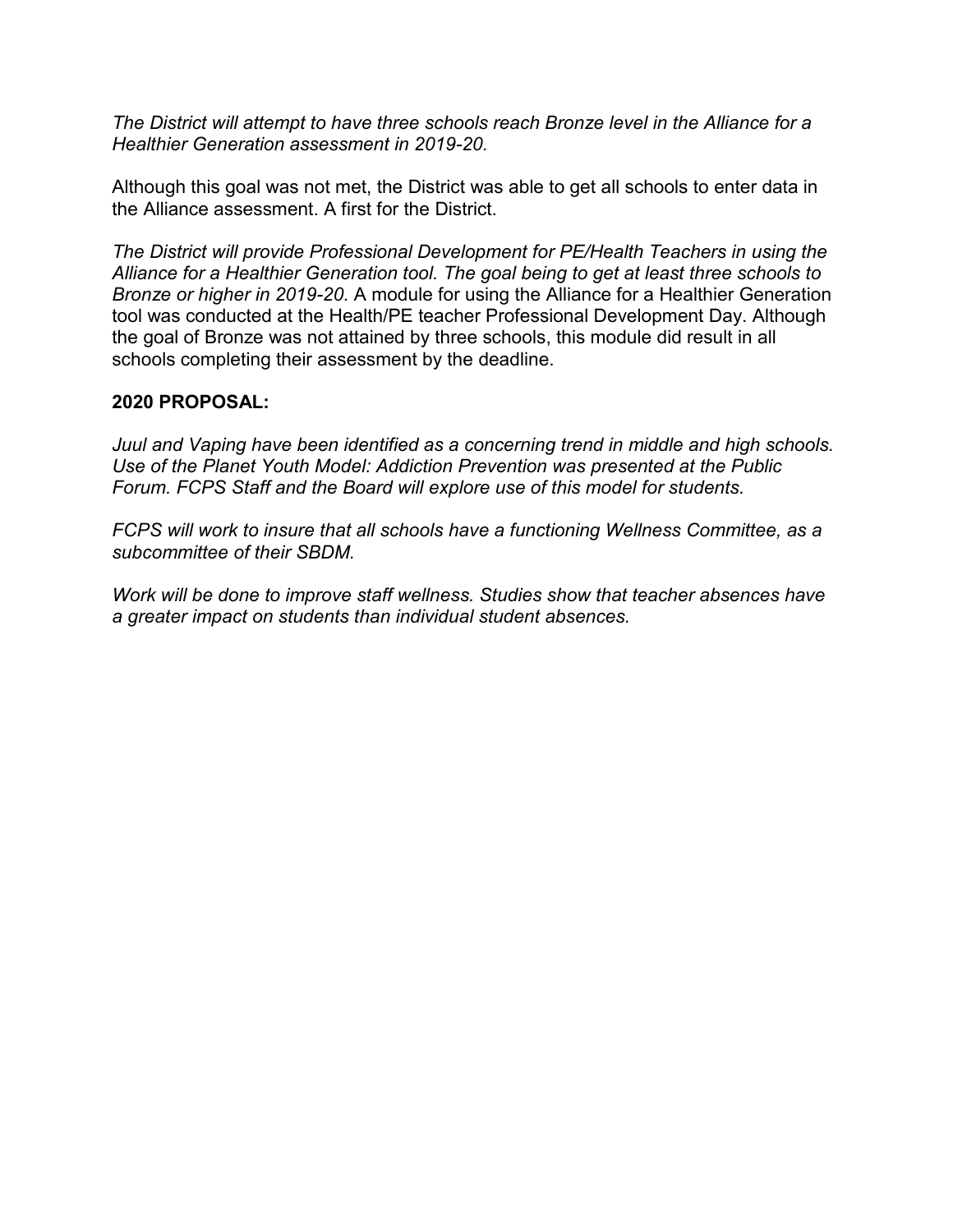# District: Wellness Plan for KRS 158.856 Findings and Recommendations

The Superintendent shall submit the wellness plan that includes a summary of the findings and recommendations of the nutrition and physical activity report as required by May 1 of each year to the Kentucky Department of Education (KDE). (702 KAR 6:090 Section 5 (1,c) / Section 6 (2))

The District shall include within the findings and recommendations the following:

- 1. Extent to which the District is in compliance with this Policy;
- 2. A comparison of how the District measures up to model wellness policies provided by recognized state and national authorities; and
- 3. A description of the measurable progress made towards reaching goals of the District wellness policy and addressing any gaps identified in the wellness report for the previous year.

# **LEA Submission of Findings and Recommendations**

Area of Assessment: HEALTH Findings: THE DISTRICT NEEDS TO ADDRESS THE GROWING TREND OF , JUULING, VAPING AND E-CIGARETTE USE AMONG STUDENTS

Recommendations: FCPS will review the Planet Youth Model for Addiction Prevention, as well as other models for educating and preventing use of vaping products by teens.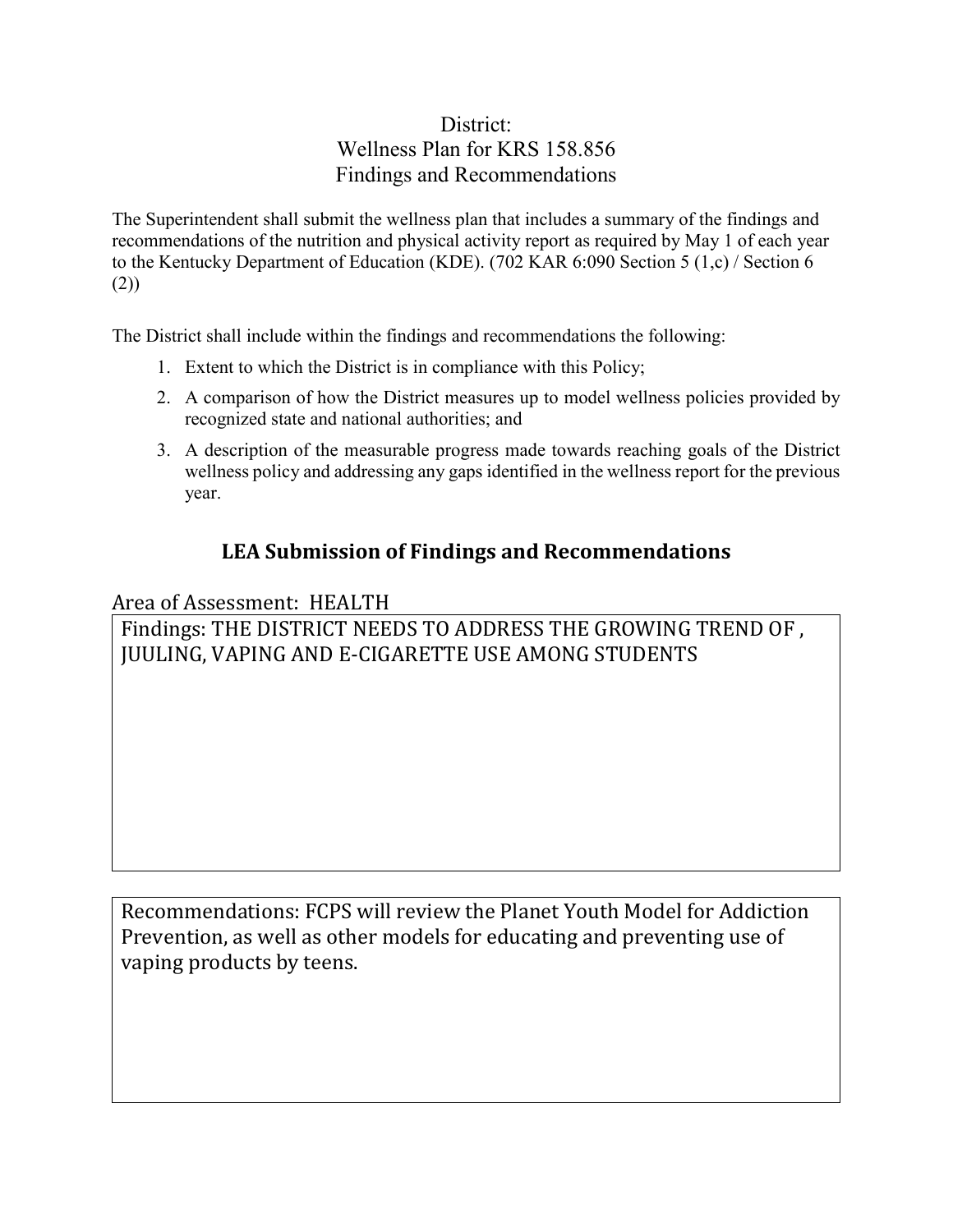Area of Assessment: WELLNESS

Findings: MANY SCHOOLS DO NOT HAVE ACTIVE WELLNESS COMMITTEES.

The District will work to insure that every school has some form of wellness committee that will give annual reports and recommendations to the school based council.

Recommendations: STAFF ABSENCES IMPACT STUDENT LEARNING

The District will work to improve staff wellness. Studies show teacher absences have a greater impact on students than individual student absences.